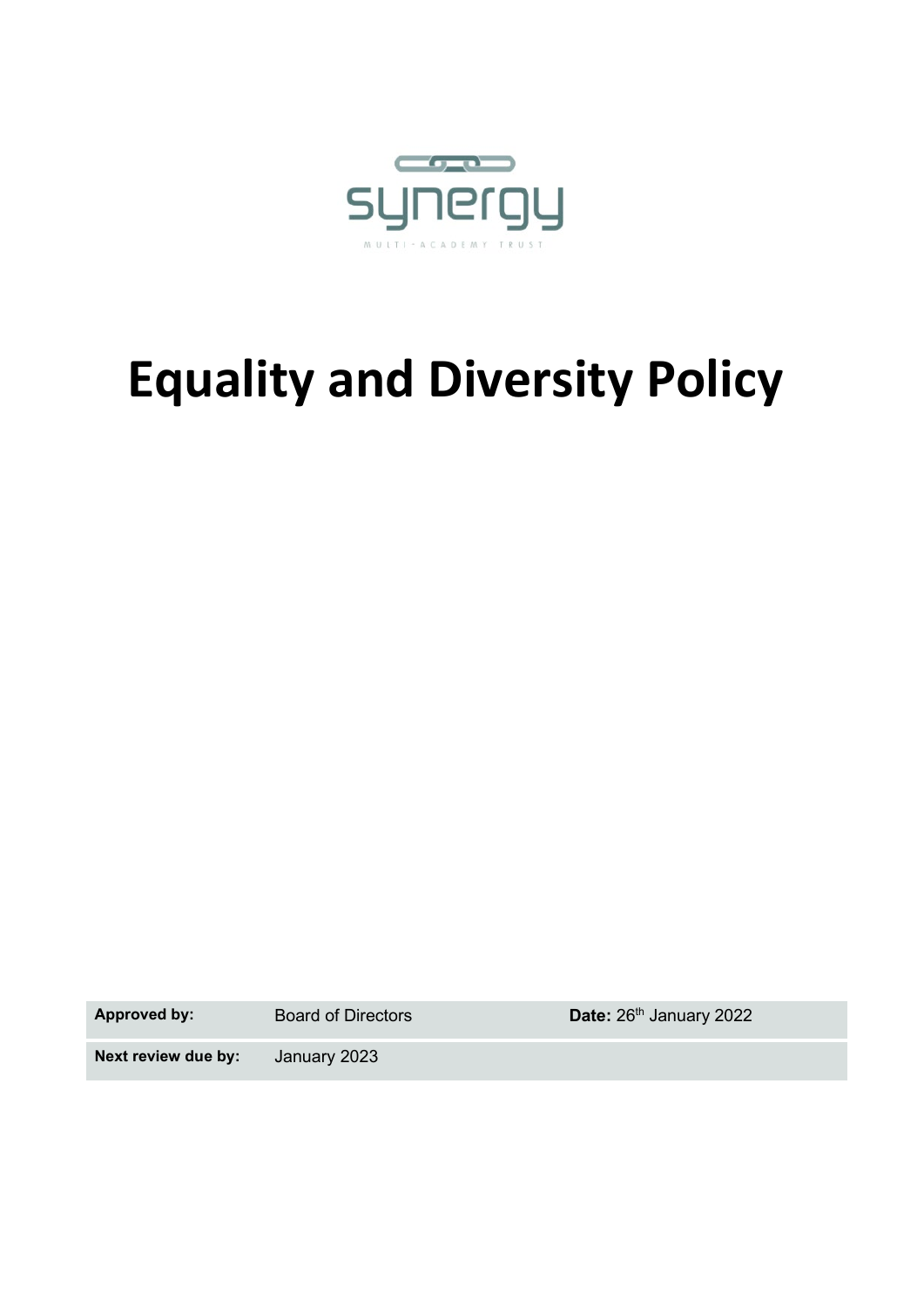# **Equality and Diversity Policy**

### **1. Terms of Reference**

- 1.1. For all employees, Directors, governors and volunteers employed or appointed by the Trust.
- 1.2. Definitions:

"Headteacher" also refers to any other title used to identify the Headteacher, where appropriate, or other senior manager delegated to deal with the matter by the Headteacher.

"Companion" refers to a person chosen by the employee to accompany them, who shall be a trade union representative or a workplace colleague.

## **2. Introduction**

- 2.1. The Trust is committed to promoting equality of opportunity for all employees and job applicants. We aim to create a supportive and inclusive working environment in which all individuals are able to make the best use of their skills, free from discrimination or harassment, and in which all decisions are based on merit.
- 2.2. The Trust will take allegations of discrimination seriously and address them promptly and confidentially, where possible.
- 2.3. This policy covers all individuals working at all levels and grades, including senior managers, employees, trainees, part-time and fixed-term employees, volunteers, casual workers, agency staff and governors (collectively referred to as employees in this policy). All employees have a duty to act in accordance with this policy and treat colleagues with dignity at all times, as well as a duty not to discriminate against or harass other employees, regardless of their status. Details of this are in the Bullying and Harassment Policy.
- 2.4. All employees are personally responsible for ensuring that they adhere to the policy and promote our aims and objectives with regard to equal opportunities. In certain circumstances, the Board of Directors could be held to be vicariously liable for the actions of their employees. Employees should be aware that they may be personally liable if they are found to have discriminated against another person whilst in school or on school-related business.
- 2.5. This policy does not form part of any employee's contract of employment and it may be amended at any time following consultation. Elements of this procedure may be varied as appropriate in any case.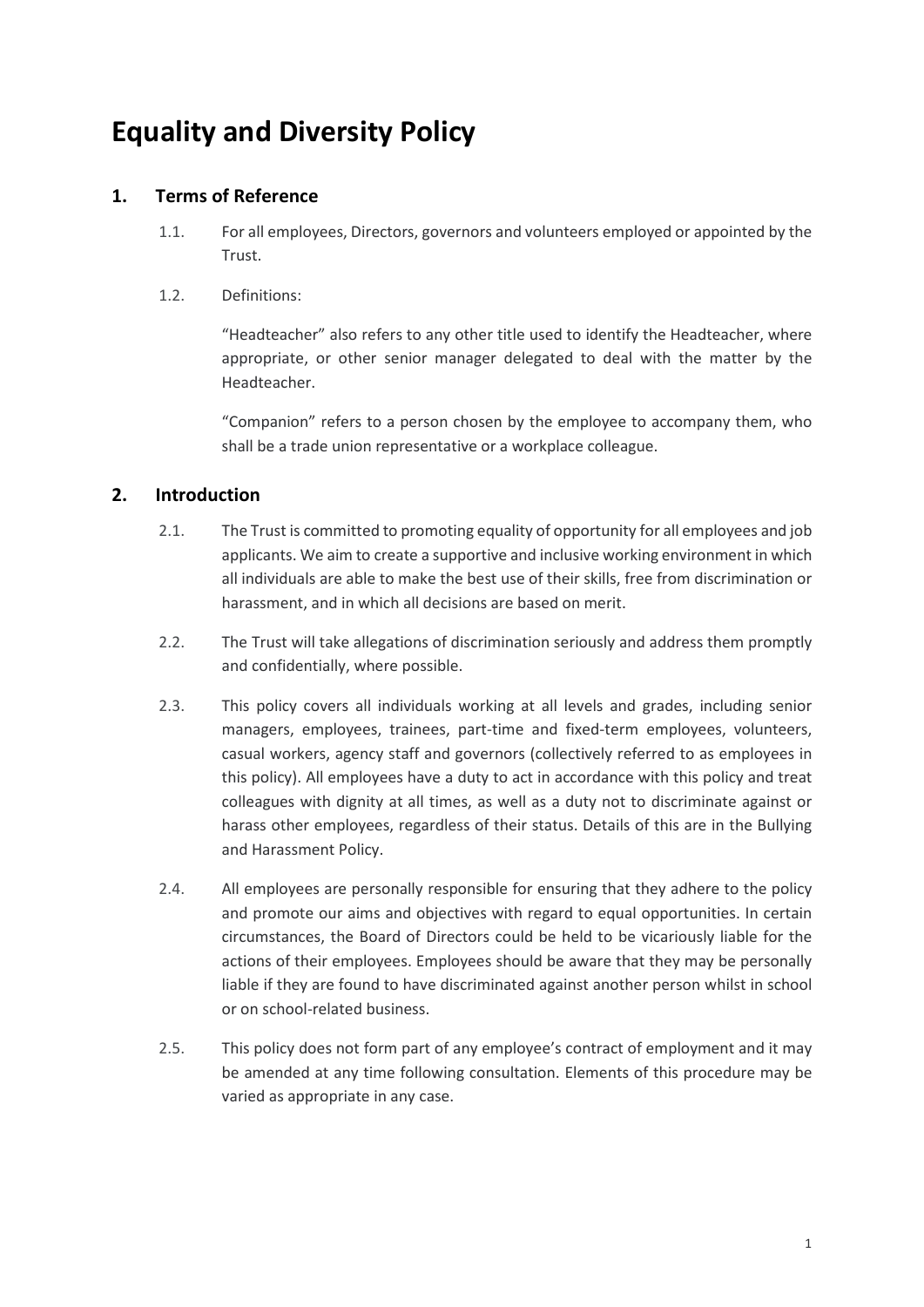#### **3. Scope and Purpose of the Policy**

- 3.1. This policy applies to all aspects of our relationship with employees and to relations between employees at all levels. This includes job advertisements, recruitment and selection, training and development, opportunities for promotion, conditions of service, pay and benefits, conduct at work, disciplinary and grievance procedures, and termination of employment.
- 3.2. We will take appropriate steps to accommodate the requirements of different religions, cultures, and domestic responsibilities. Please see the following for specific information on our approach to these issues.

#### **4. Protected Characteristics**

- 4.1. Discrimination is being treated unfairly for one of the following reasons:
	- Age
	- **Disability**
	- Being married or in a civil partnership
	- Pregnancy or maternity
	- Race (including colour, nationality, ethnic or national origin)
	- Religion or belief
	- Sex
	- Sexual orientation
	- Gender reassignment
- **4.2.** These are called protected characteristics in the Equality Act 2010. Discrimination based on any of these protected characteristics is against the law.

#### **5. How can you be Discriminated Against?**

- 5.1. Discrimination by or against an employee is generally prohibited unless there is a specific legal exemption. Discrimination may be direct or indirect and it may occur intentionally or unintentionally.
- 5.2. Direct discrimination occurs where someone is treated less favourably because of one or more of the protected characteristics set out above. For example, rejecting an applicant on the grounds of their race because they would not "fit in" would be direct discrimination.
- 5.3. Indirect discrimination is where there is a provision, criterion or practice that applies to everyone but adversely affects people with a particular protected characteristic more than others and is not justified. For example, a requirement to work full time adversely affects women because they generally have greater childcare commitments than men. Such a requirement will be discriminatory unless it is objectively justified.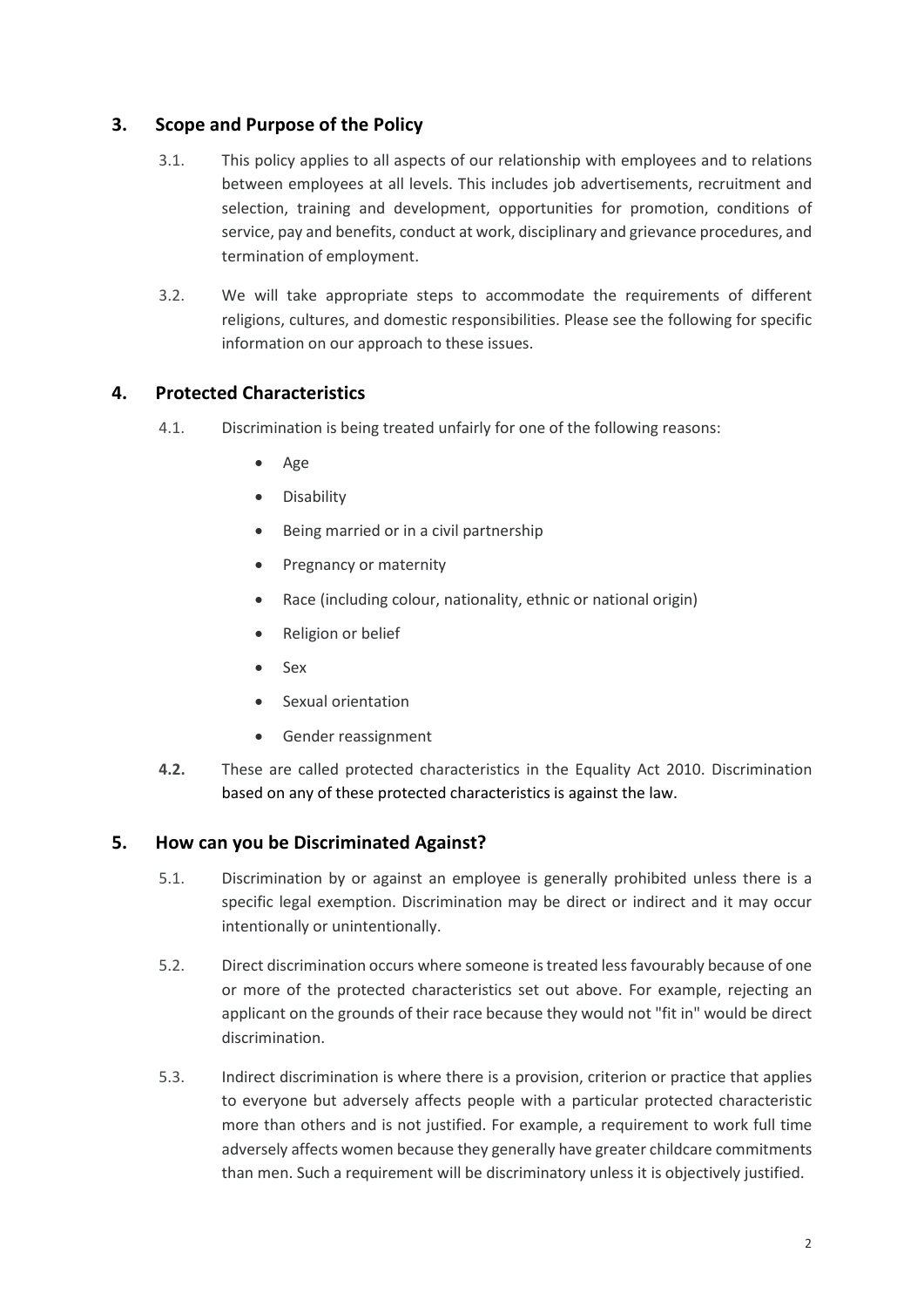- 5.4. Harassment related to any of the protected characteristics is prohibited. Harassment is unwanted conduct that has the purpose or effect of violating someone's dignity or creating an intimidating, hostile, degrading, humiliating or offensive environment for them. Harassment is dealt with further in our Bullying and Harassment Policy.
- 5.5. Victimisation is also prohibited. This is less favourable treatment of someone who has complained or given information about discrimination or harassment or supported someone else's complaint.

#### **6. Employee Training, Promotion and Conditions of Service**

- 6.1. All managers must set an appropriate standard of behaviour, lead by example and ensure that those they manage adhere to the policy and promote our aims and objectives with regard to equal opportunities. Managers will be given appropriate training on equal opportunities awareness and equal opportunities recruitment and selection best practice. The Headteacher has overall responsibility for equal opportunities training.
- 6.2. Employee training needs will be identified through regular appraisals. All employees will be given appropriate access to training to enable them to progress within the organisation and all promotion decisions will be made on the basis of merit. Workforce composition and promotions will be regularly monitored to ensure equality of opportunity at all levels of the organisation. Where appropriate, steps will be taken to identify and remove unjustified barriers and to meet the needs of disadvantaged or underrepresented groups.
- 6.3. Our conditions of service, benefits and facilities are reviewed regularly to ensure that they are available to all employees who should have access to them and that there are no unlawful obstacles to accessing them.

#### **7. Discipline and Termination of Employment**

- 7.1. We will ensure that disciplinary procedures and penalties are applied without discrimination, whether they result in disciplinary warnings, dismissal or other disciplinary action.
- 7.2. We will ensure that redundancy criteria and procedures are fair and objective and are not directly or indirectly discriminatory.

#### **8. Disability Discrimination**

- 8.1. If you are disabled or become disabled, we encourage you to tell us about your condition so that we can support you as appropriate.
- 8.2. If you experience difficulties at work because of your disability, you should speak to your line manager to discuss any reasonable adjustments that would help overcome or minimise the difficulty. Your line manager may wish to consult with you and your medical adviser/s about possible adjustments. We will consider the matter carefully and try to accommodate your needs. If we consider a particular adjustment would not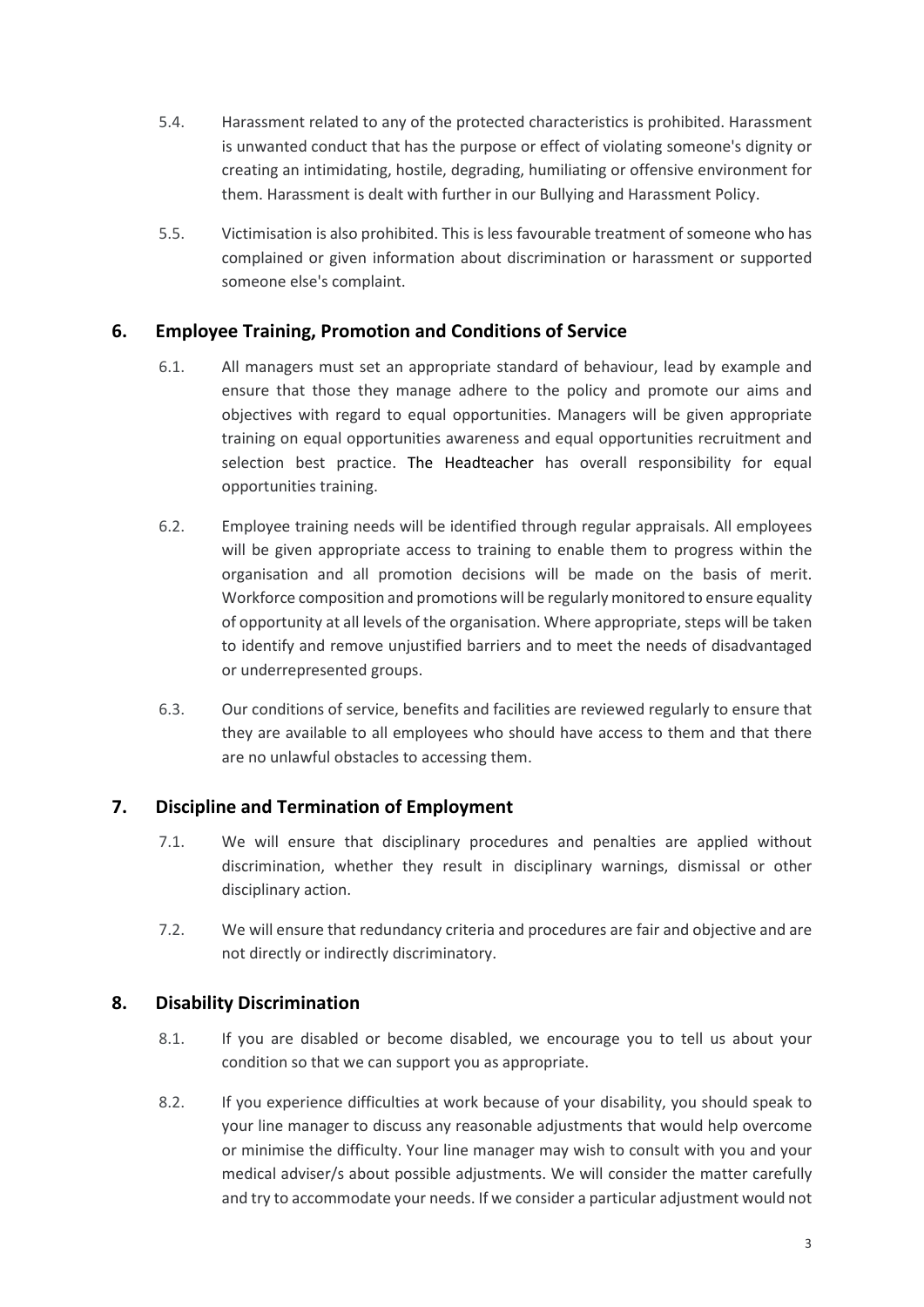be reasonable, we will explain our reasons and try to find an alternative solution where possible.

8.3. We will monitor the physical features of our premises to consider whether they place disabled workers and job applicants at a substantial disadvantage compared to other employees. Where reasonable, we will take steps to improve access for disabled employees.

#### **9. Fixed-term Employees, Casual and Agency Workers**

9.1. We monitor our use of fixed-term employees, casual and agency workers, and their conditions of service, to ensure that they are being offered appropriate access to benefits, training, promotion and permanent employment opportunities. We will, where relevant, monitor their progress to ensure that they are accessing permanent vacancies.

#### **10. Part-time Work**

10.1. We monitor the conditions of service of part-time employees and their progression to ensure that they are being offered appropriate access to benefits and training and promotion opportunities. We will ensure requests to alter working hours are dealt with appropriately under our Flexible Working Policy.

#### **11. Breaches of this Policy**

- 11.1. If you believe that you may have been discriminated against you are encouraged to raise the matter through our grievance procedure. If you believe that you may have been subject to harassment or bullying, you are encouraged to raise the matter through our Bullying and Harassment Policy.
- 11.2. Allegations regarding potential breaches of this policy will be treated in confidence and investigated in accordance with the relevant procedure. Employees who make such allegations in good faith will not be victimised or treated less favourably as a result. False allegations which are found to have been made in bad faith will, however, be dealt with under our disciplinary procedure.
- 11.3. Any employee who is found to have committed an act of discrimination or harassment will be subject to disciplinary action. Such behaviour may constitute gross misconduct and, as such, may result in summary dismissal. We take a strict approach to serious breaches of this policy.

#### **12. Who is Responsible for this Policy?**

12.1. Local Governing Bodies have responsibility for the effective implementation of this policy. The Senior Manager with responsibility for equalities issues within each school has overall responsibility for the effective operation of this policy and for ensuring compliance with discrimination law.